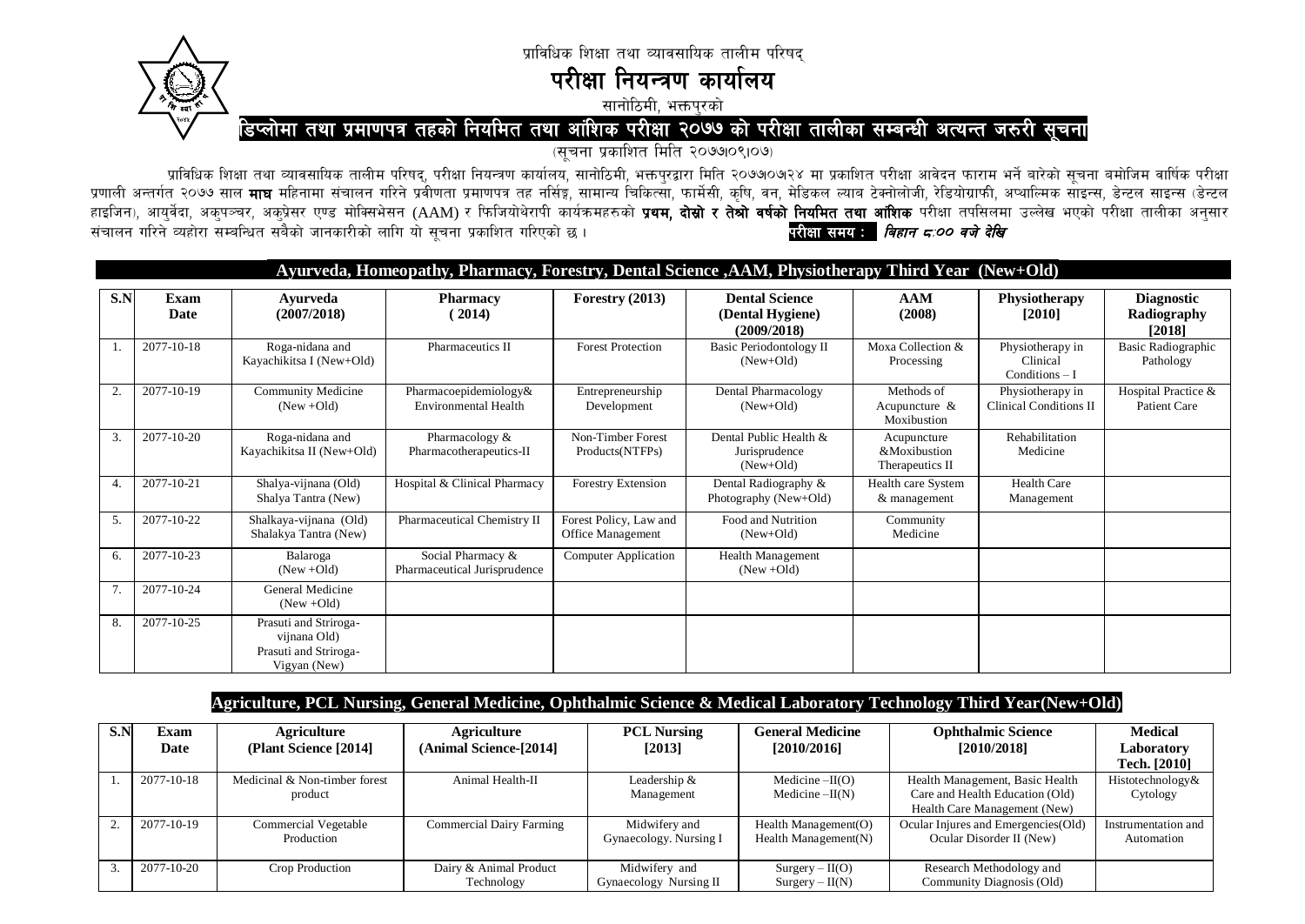| 2077-10-21 | Ornamental Horticulture &<br>Nursery Mgt        | Poultry Entrepreneurship                     | Midwifery and<br>Gynaecology Nursing III | Epidemiology and<br>Community diagnosis(N) | Community Ophthalmology II<br>(NEW)      |  |
|------------|-------------------------------------------------|----------------------------------------------|------------------------------------------|--------------------------------------------|------------------------------------------|--|
| 2077-10-22 | Plant Breeding & Seed<br>Production Technology  | Veterinary Laboratory<br>Techniques          | Nepal Parichaya                          |                                            | Low Vision & Optical Dispensing<br>(New) |  |
| 2077-10-23 | Industrial Entomology &<br>Mushroom Cultivation | Animal Breeding & Artificial<br>Insemination |                                          |                                            |                                          |  |
| 2077-10-24 | Fruits & Plantation Crops                       | Equine, Rabbit & Pet Animals                 |                                          |                                            |                                          |  |

|      |                            |                                                                        |                                                                                                                                          |                                                                    |                                                                               |                                            | General Medicine, Ayurveda, Radiography, Medical Laboratory Technology, Forestry, Ophthalmic Science & AAM |                                                        |
|------|----------------------------|------------------------------------------------------------------------|------------------------------------------------------------------------------------------------------------------------------------------|--------------------------------------------------------------------|-------------------------------------------------------------------------------|--------------------------------------------|------------------------------------------------------------------------------------------------------------|--------------------------------------------------------|
|      |                            |                                                                        |                                                                                                                                          |                                                                    | <b>Second Year (New+Old)</b>                                                  |                                            |                                                                                                            |                                                        |
| S. N | <b>Exam</b><br><b>Date</b> | <b>General Medicine</b><br>[2010/2016]                                 | Avurveda<br>[2007/2018]                                                                                                                  | <b>Diagnostic Radiography</b><br>[2010/2018]                       | <b>Medical Laboratory</b><br><b>Technology</b> [2010/2019]                    | Forestry (2013)                            | Ophthalmic<br>Science[2010/2018]                                                                           | AAM<br>[2008]                                          |
| 1.   | 2077-10-26                 | Medicine $I(Old)$<br>Medicine I(New)                                   | Sanskrit (N)<br>Sanskrit (O)                                                                                                             | Radiography Technique<br>(N)<br>Radiography Technique I<br>(0)     | Microbiology & Immunology<br>(0)<br>Clinical Microbiology &<br>Immunology (N) | Silviculture                               | Ocular anatomy and<br>Physiology $(N)$<br>Ocular anatomy and<br>Physiology(O)                              | Identification and<br>Collection of Moxa plant         |
| 2.   | 2077-10-28                 | PHC/Family Health<br>(Old)<br>PHC/Family Health<br>(New)               | Swasthavritta (N)<br>Swasthavritta (o)                                                                                                   | Radiological Procedures<br>(N)<br>Radiography Technique II<br>(O)  | Haematology &<br>Blood Banking (N)<br>Haematology &<br>Blood Banking (O)      | Forest<br>Measurement                      | Ocular Pharmacology and<br>Pathology $(N)$<br>Ocular Pharmacology and<br>Pathology(O)                      | General Medicine                                       |
| 3.   | 2077-10-30                 | Pharmacology &<br>Pharmacy (Old)<br>Pharmacology &<br>Pharmacy (New)   | MaulikaSiddhanta & Shareera<br>(O)<br>Maulika Siddhanta tatha<br>Shareera (N)                                                            | Radiographic Photography<br>(N)<br>Radiographic Photography<br>(O) | Medical Parasitology (N)<br>Medical Parasitology (O)                          | Wildlife &<br>Protected Area<br>Management | Systemic Diseases and<br>Eye(N)<br>Systemic Diseases related to<br>Eve(O)                                  | <b>Basic Theory Oriental</b><br>Medicine               |
| 4.   | 2077-11-02                 | Surgery I(Old)<br>Surgery I(New)                                       | Dravyaguna-vijyan and<br>Pharmacology $I(N)$<br>Dravyaguna-vijnana and<br>Pharmacology<br>(Basic Concepts) I (O)                         | Radiographic Equipment<br>(N)<br>Radiographic Equipment<br>(O)     | Clinical Biochemistry (N)<br>Clinical Biochemistry (O)                        | Integrated<br>Watershed<br>Management      | Ocular Surgery(N)<br>Ocular Surgery(O)                                                                     | Meridian & Acupoints                                   |
| 5.   | 2077-11-04                 | Health<br>Education (Old)<br>Health<br>Education (New)                 | Health Care Systems and<br>Health Management (N)<br>Health Care Systems and<br>Management $(O)$                                          | <b>Basic Radiation</b><br>Physics $(N)$<br>Radiation Physics (O)   | Basic Pathology & First Aid<br>(Old)                                          | Community<br>Forestry                      | Ocular Disorders-I(N)<br>Ocular Disorders(O)                                                               | Acupressure & Oriental<br>Massage                      |
| 6.   | 2077-11-06                 | Clinical<br>Pathology(Old)<br>Clinical<br>Pathology(New)               | Dravyaguna-vijyan and<br>Pharmacology<br>(Medicinal Plants) II (N)<br>Dravyaguna-vijnana and<br>Pharmacology<br>(Medicinal Plants) II(O) | Radiological Anatomy (N)<br>Radiological Anatomy (O)               | Clinical Pathology (New)                                                      | Forest Harvesting &<br>Utilization         | Community Ophthalmology-<br>I(N)<br>Community<br>Ophthalmology(O)                                          | <b>Clinical Pathology</b>                              |
| 7.   | 2077-11-08                 | Obstetrics/Gynaecolo<br>$gy$ (Old)<br>Obstetrics/Gynaecolo<br>gy (New) | Rasashastra(N)<br>Rasashastra(O)                                                                                                         | Basic Public Health (N)<br>Basic Public Health (O)                 | Basic Public Health (O)                                                       | Agro Forestry                              | Optics, Refraction and<br>Binocular vision(N)<br>Optics, Refraction, Orthoptics<br>and Low Vision(O)       | Acupuncture and<br>&MoxibustionTheraputic<br>s I       |
| 8.   | 2077-11-10                 | BMP/ First Aid(Old)<br><b>BMP/First Aid</b><br>(New)                   | Vikriti-vigyan (N)<br>Vikriti-vijnana (O)                                                                                                | First aid/PHC/MCH (N)<br>First aid/PHC/MCH (O)                     | Public Health & First Aid<br>(New)                                            | Forest Management                          | Investigative<br>Ophthalmology(N)<br>Investigative<br>Ophthalmology(O)                                     | Methods of Diagnosis in<br>Acupuncture<br>&Moxibustion |
| 9.   | 2077-11-12                 | Environmental<br>Health (Old)<br>Environmental<br>Health (New)         | Bhaishajya-kalpana(N)<br>Bhaishajya-kalpana(O)                                                                                           |                                                                    |                                                                               |                                            |                                                                                                            |                                                        |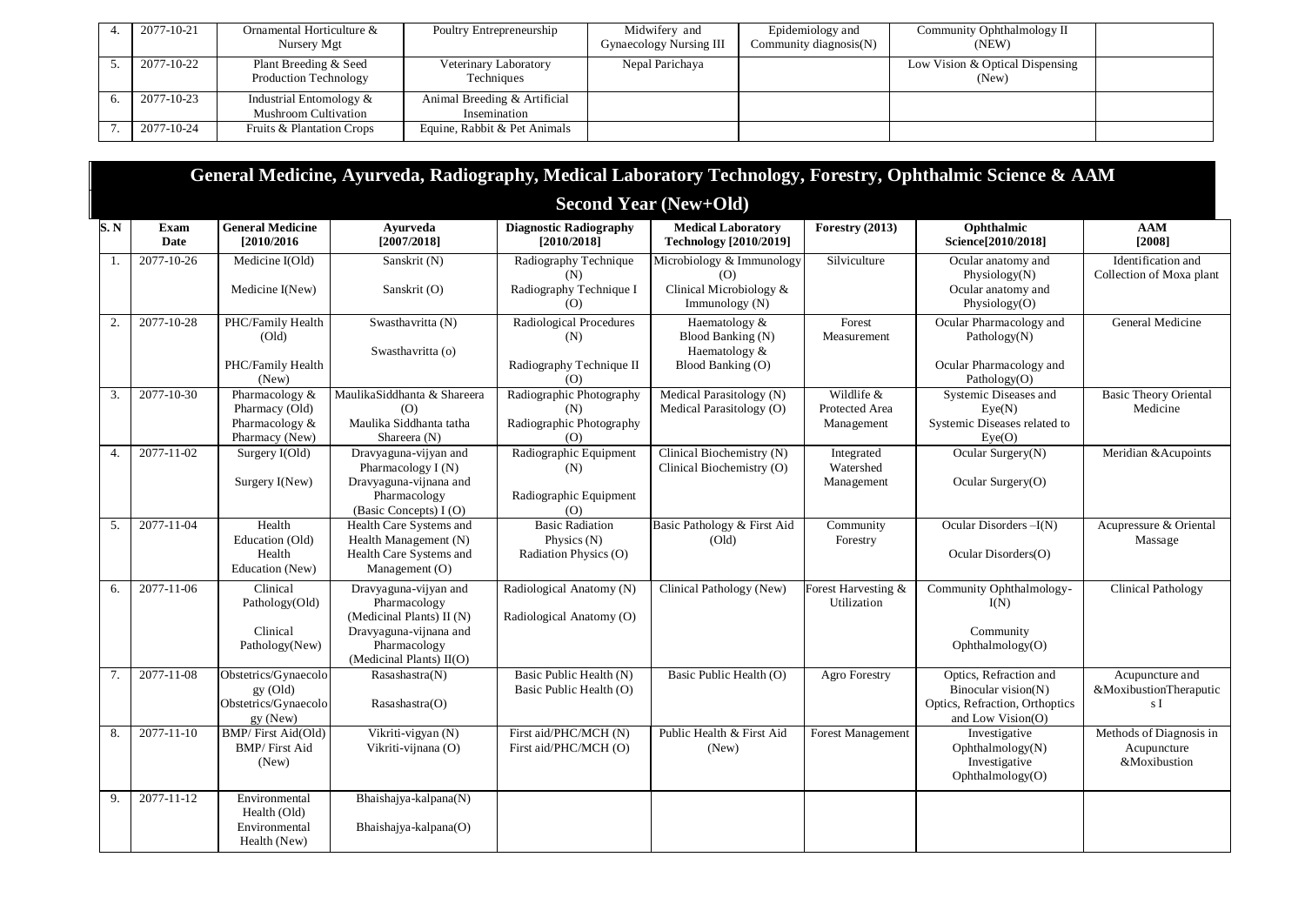| 10 l | 2077-11-14 | Epidemiology    | Epidemi, CH Diagnosis, PH Care   |  |  |
|------|------------|-----------------|----------------------------------|--|--|
|      |            | & Community     | and First Aid(N)                 |  |  |
|      |            | Diagnosis (Old) | Epidemi, CH Diagnosis, PH Care   |  |  |
|      |            |                 | and First $\text{Aid}(\text{O})$ |  |  |

|     | Dental Science (Dental Hygiene), Pharmacy, PCL Nursing & Agriculture(Plant/Animal) Second Year (New+Old) |                                                                                  |                                          |                                                                               |                                                                                   |                                                  |                                                             |  |  |
|-----|----------------------------------------------------------------------------------------------------------|----------------------------------------------------------------------------------|------------------------------------------|-------------------------------------------------------------------------------|-----------------------------------------------------------------------------------|--------------------------------------------------|-------------------------------------------------------------|--|--|
| S.N | Exam<br>Date                                                                                             | <b>Dental Science</b><br>(Dental Hygiene)<br>[2009/2018]                         | <b>Pharmacy</b><br>[2014]                | Physiotherapy<br>[2010/2019]                                                  | <b>PCL Nursing</b><br>[2013/2018]                                                 | <b>Agriculture</b><br>(Animal Science)<br>[2014] | <b>Agriculture</b><br>(Crop/Plant Science)<br>[2014]        |  |  |
| 1.  | 2077-10-26                                                                                               | Dental Anatomy & Physiology(O)<br>Oral Anatomy & Physiology(N)                   | Health Education & Health<br>Care System | Applied Anatomy & Physiology (N)<br>Applied Anatomy & Physiology (O)          | Behavioural Science (Old)<br>Behavioural Science & Mental<br>Health Nursing (New) | Extension and C. D                               |                                                             |  |  |
| 2.  | 2077-10-28                                                                                               | Dental Materials Inst. & Assisting(O)<br>Dental Materials Inst. & Assisting(N)   | Pharmaceutical<br>Management             | Bio-Mechanics (N)<br>Bio-Mechanics (O)                                        | Medical & Surgical Nursing I<br>$(New+Old)$                                       | Agri Business Management & Cooperative           |                                                             |  |  |
| 3.  | 2077-10-30                                                                                               | Basic Periodontology I(O)<br>Basic Periodontology I(N)                           | Biochemistry &<br>Microbiology           | Therapeutics Exercise (N)<br>Therapeutics Exercise (O)                        | Medical & Surgical Nursing II<br>$(New+Old)$                                      | Aquaculture & Fisheries                          |                                                             |  |  |
| 4.  | 2077-11-02                                                                                               | Oral Pathology & Microbiology(O)<br>Oral Pathology & Microbiology $(N)$          | Pharmacognosy                            | Electrotherapy (N)<br>Electrotherapy $(O)$                                    | Community Health Nursing II<br>$(New+Old)$                                        | Statistics& Computer Application                 |                                                             |  |  |
| 5.  | 2077-11-04                                                                                               | Epidemiology & Com. Diagnosis(O)<br>Epidemiology & Com. Diagnosis $(N)$          | Pharmacology &<br>Therapeutics I         | Medicine & Surgery $(N)$<br>Medicine & Surgery $(O)$                          | Geriatric Nursing (New+Old)                                                       | <b>Introductory Plant Science</b>                | Principle & Practices of<br>Agronomy                        |  |  |
| 6.  | 2077-11-06                                                                                               | Health Education(O)<br>Health Education(N)                                       | Pharmaceutical Chemistry                 | Psychology $(O)$<br>Orthopedics & Pediatrics (New)                            | Social Science (New)<br>Nepali (Old)                                              | Animal Health I                                  | <b>Plant Protection</b>                                     |  |  |
| 7.  | 2077-11-08                                                                                               | Basic Medical Procedure /First Aid(O)<br>Basic Medical Procedure /First Aid(New) | Pathophysiology                          | Community Rehabilitation (O)<br>Community Rehabilitation & First<br>Aid $(N)$ | Mental Health/Psychiatric Nursing<br>(Old)                                        | Animal Housing &<br><b>Environmental Science</b> | Post Harvest Technology                                     |  |  |
| 8.  | 2077-11-10                                                                                               | Environmental Health(O)<br>Environmental Health(N)                               | Pharmaceutics I                          | Pathology & Pharmacology (N)<br>Pathology & Pharmacology (O)                  | Nursing Care of Children (Old)                                                    | Animal Nutrition &<br><b>Fodder Production</b>   | Soil Mgnagement<br>Conservation &<br>Environmental Science. |  |  |
| 9.  | 2077-11-12                                                                                               |                                                                                  |                                          | Behavioural Science (New)                                                     |                                                                                   | Sheep Goat & Swine<br>Production                 | <b>Introductory Animal</b><br>Husbandry                     |  |  |

**General Medicine, Pharmacy, Medical Laboratory Technology, Radiography, Ayurveda, Ophthalmic Science, Physiotherapy, Dental Science (Dental Hygiene), AAM, Forestry, Agriculture & PCL Nursing First Year (New+Old)**

| S.N | Date       | <b>General Medicine / Pharmacy/ Medical Lab.</b><br>Tech./ Radiography/Ayurvedic / Ophthalmic                     | <b>Forestry (2013/2019)</b>                                         | Agriculture<br>(Plant+Animal Science) | <b>PCL Nursing</b><br>[2018/2013]                                          |
|-----|------------|-------------------------------------------------------------------------------------------------------------------|---------------------------------------------------------------------|---------------------------------------|----------------------------------------------------------------------------|
|     |            | Science/Dental Science (Dental Hygiene) /                                                                         |                                                                     | [2014]                                |                                                                            |
|     | 2077-10-27 | AAM/Physiotherapy [2016/2004]<br>Mathematics & Statistics(New)<br>Math, Statistics and Computer Application (Old) | Mathematics and Statistics (New)<br>Mathematics and Statistics Old) | Mathematics                           | Anatomy & Physiology $(N)$<br>Anatomy & Physiology(O)                      |
| 2.  | 2077-10-29 | Chemistry(New),<br>Chemistry (Old)                                                                                | Chemistry (New), Chemistry (Old)                                    | Chemistry                             | Basic Science Applied to Nursing(N)<br>Basic Science Applied to Nursing(O) |
| 3.  | 2077-11-01 | Physics (New),<br>Physics (Old)                                                                                   | Physics (New), Physics (Old)                                        | Physics                               | Fundamental of Nursing (N)<br>Fundamental of Nursing (O)                   |
| 4.  | 2077-11-03 | English (New).<br>English (Old)                                                                                   | English (New), English (Old)                                        | English                               | English $(N)$ , English $(O)$                                              |
| 5.  | 2077-11-05 | Zoology (New),<br>Zoology Old                                                                                     | Zoology (New), Zoology (Old)                                        | Zoology                               | Community Health Nursing I (N)<br>Community Health Nursing I (O)           |
| 6.  | 2077-11-07 | Nepali(New),<br>Nepali(Old)                                                                                       | Nepali (New), Nepali (Old)                                          | Nepali                                | Nepali $(N)$                                                               |
|     | 2077-11-09 | Botany(New),<br>Botany (Old)                                                                                      | Botany (New), Botany (Old)                                          | Botany                                |                                                                            |